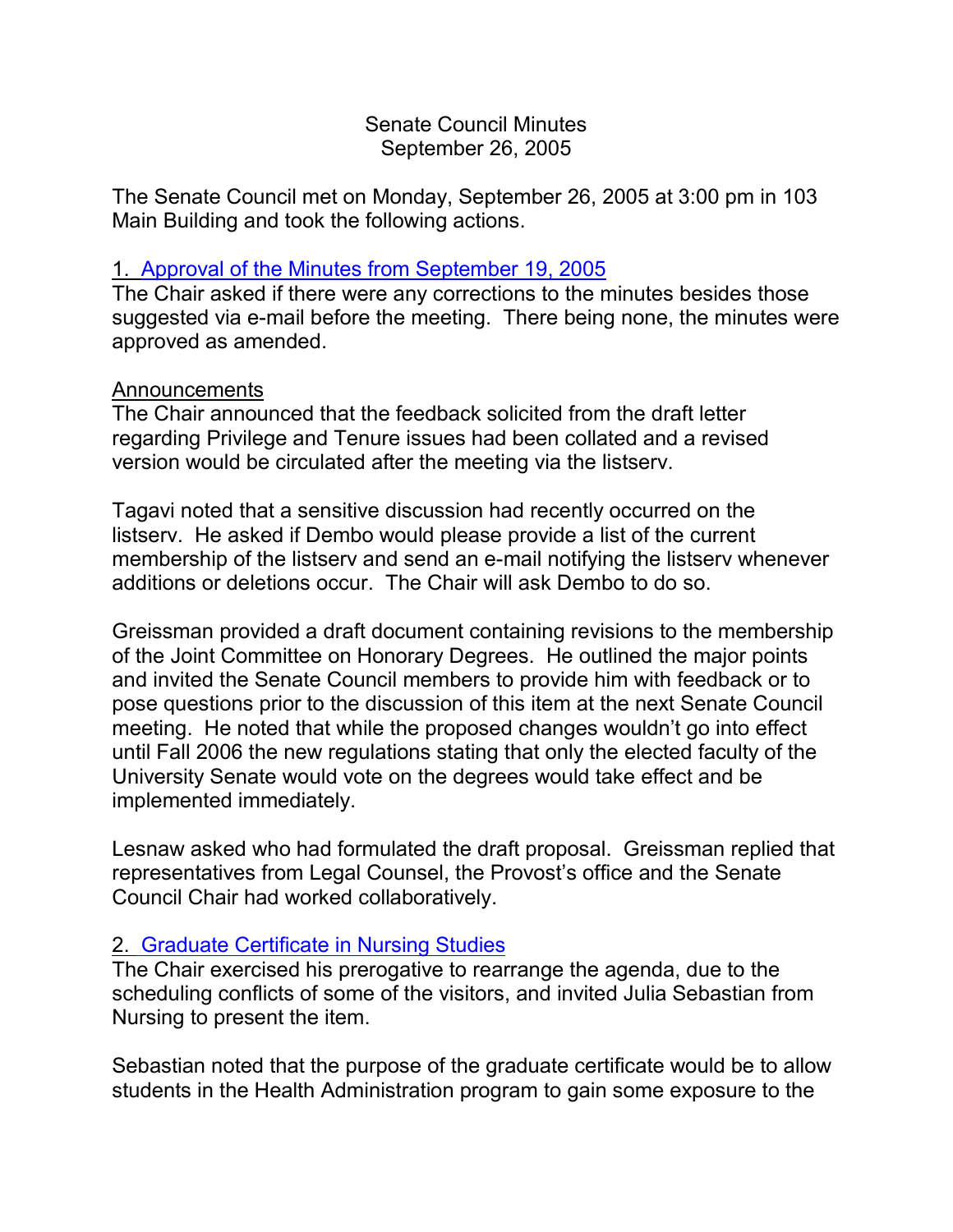clinical science of nursing. Grossman, as chair of the Academic Programs Committee, said that the proposal came forward from his committee with a positive recommendation.

Tagavi expressed concern that some of the courses affiliated with the certificate required prerequisites that MHA students would probably not have had. Sebastian replied that the clause "or consent of instructor" would be invoked for those students. Tagavi noted that some of the prerequisite descriptions did not make it clear that consent of instructor was possible, so Sebastian offered to file the necessary paperwork to make the corrections.

Tagavi expressed concern that MHA students may not perform well in Nursing courses without a Nursing background. Sebastian noted that the faculty of the college had carefully selected the courses in question because they would be most accessible to students with health administration training.

Lesnaw asked Sebastian to posit examples of other programs that may be invited to participate in such a certificate in the future. Sebastian replied that Psychology and Social Work seemed like good candidates, but that the success of the certificate would have to be evaluated in a smaller context before offering to include other programs.

Lesnaw asked for an explanation as to why the prerequisites for the courses in question were so extensive for Nursing students. Sebastian replied that when the program was designed it was with a more lockstep curriculum in mind, but that over time it became apparent that adult learners were capable of managing the material without so restrained an approach.

Greissman asked if the previous conversations at the Senate Council about Nursing enrollment pressures was pertinent in the current discussion. Sebastian replied that those conversations were about undergraduate enrollment while the current discussion was relevant to graduate education.

Sebastian reiterated that she will put forth the necessary forms to change the prerequisites for the courses in question.

There being no further discussion, a vote was taken. The **motion** on the floor from the Academic Programs Committee to approve the proposal **passed** without dissent.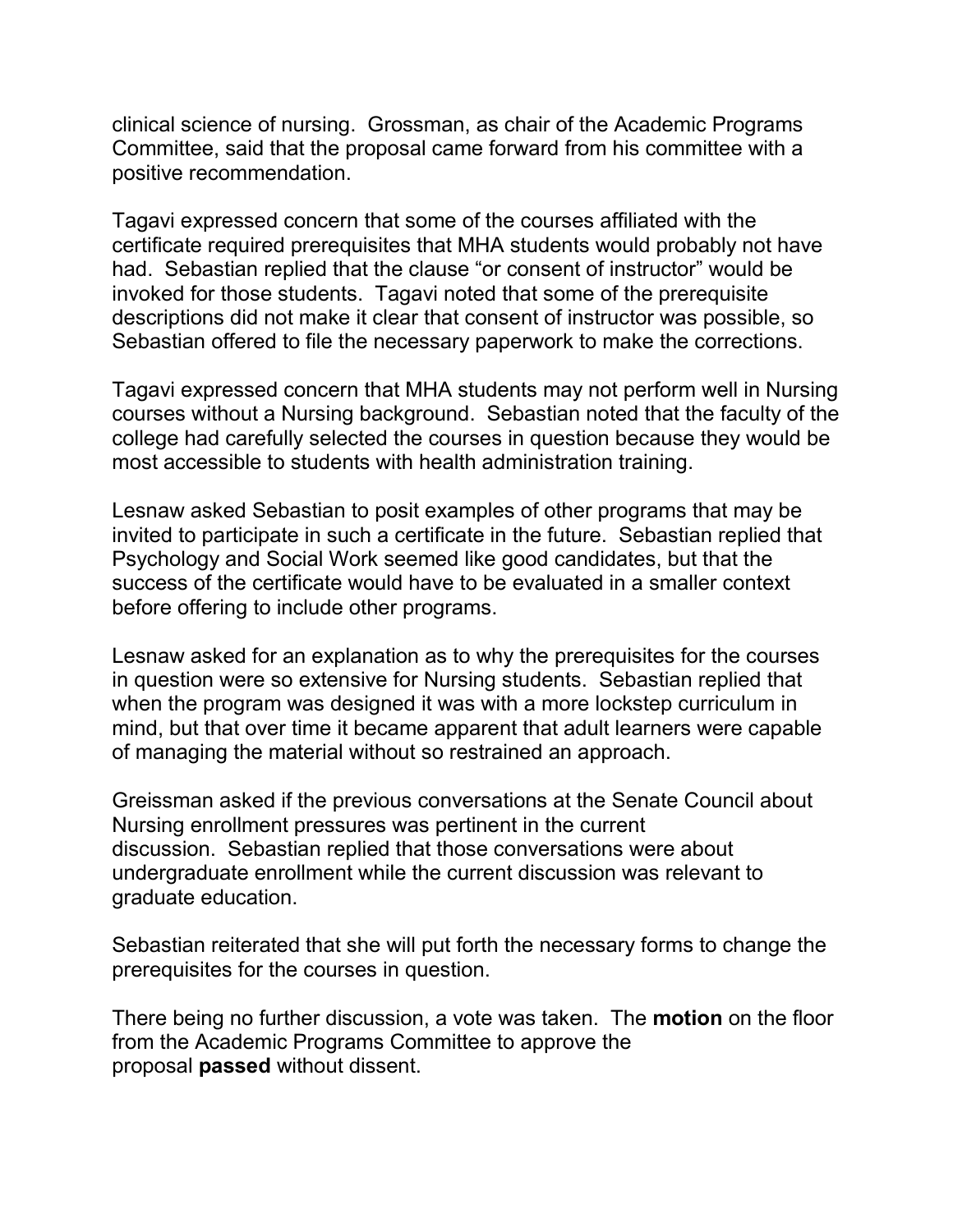# 3. [AR regarding Non-Resident Fee Committee](http://www.uky.edu/USC/New/SCAgendas/20050926/AR%20III-1.1-4.pdf)

The Chair invited Dave Watt to provide some background on the item. Watt noted that the changes were occurring both because the references to LCC needed to be removed from the AR and because there was a lack of clarity as to how the University's internal operating procedures related to the CPE's regulations, which were also unclear. While the CPE was initially interested in addressing the necessary changes to clarify the policy, the issue of alien nonresidents receiving in-state tuition caused CPE to delay their revisions. The University, Watt noted, needed to move forward with needed changes and felt the Non-Resident Fee Committee was a good place to start.

Watt noted that the current committee structure was composed of six faculty or staff members and two student representatives. Watt proposed changing the structure to include himself, the Associate Provost for Enrollment Management and a faculty member. He outlined some of the problem areas in the University regarding students who used the system to obtain in-state status. He noted that students who were not satisfied with the committee's negative decision could always appeal to the Provost. He added that a representative from the Attorney General's office would be hired to review the particulars of such cases and make recommendations to the Provost.

Thelin asked how the new policy would interface with the recently-proposed changes in undergraduate enrollment. Watt suspected that gaining additional out-of-state tuition dollars was most likely part of the consultant's plan already, and that the proposed changes would aid the plan.

Lesnaw asked for the rationale as to why a student member was not included on the proposed committee. Watt relayed that it was unclear to him what added value a student member would bring.

Lesnaw asked how much money the University would regain annually if the proposal was adopted. Watt replied that while he didn't have actual dollar figures at the ready the amount was certainly significant. He mentioned the difference between resident and non-resident tuition for Dentistry students alone was most likely a sizeable amount.

Greissman spoke in favor of the proposal, noting that state taxpayers should not pay the same rate as non-state tax payers. Grossman agreed, noting that is was bad policy to allow students who know how to manipulate the system to pay a different rate than those students who were not as savvy. Additionally, out-of-state students shouldn't pay a differential rate from each other.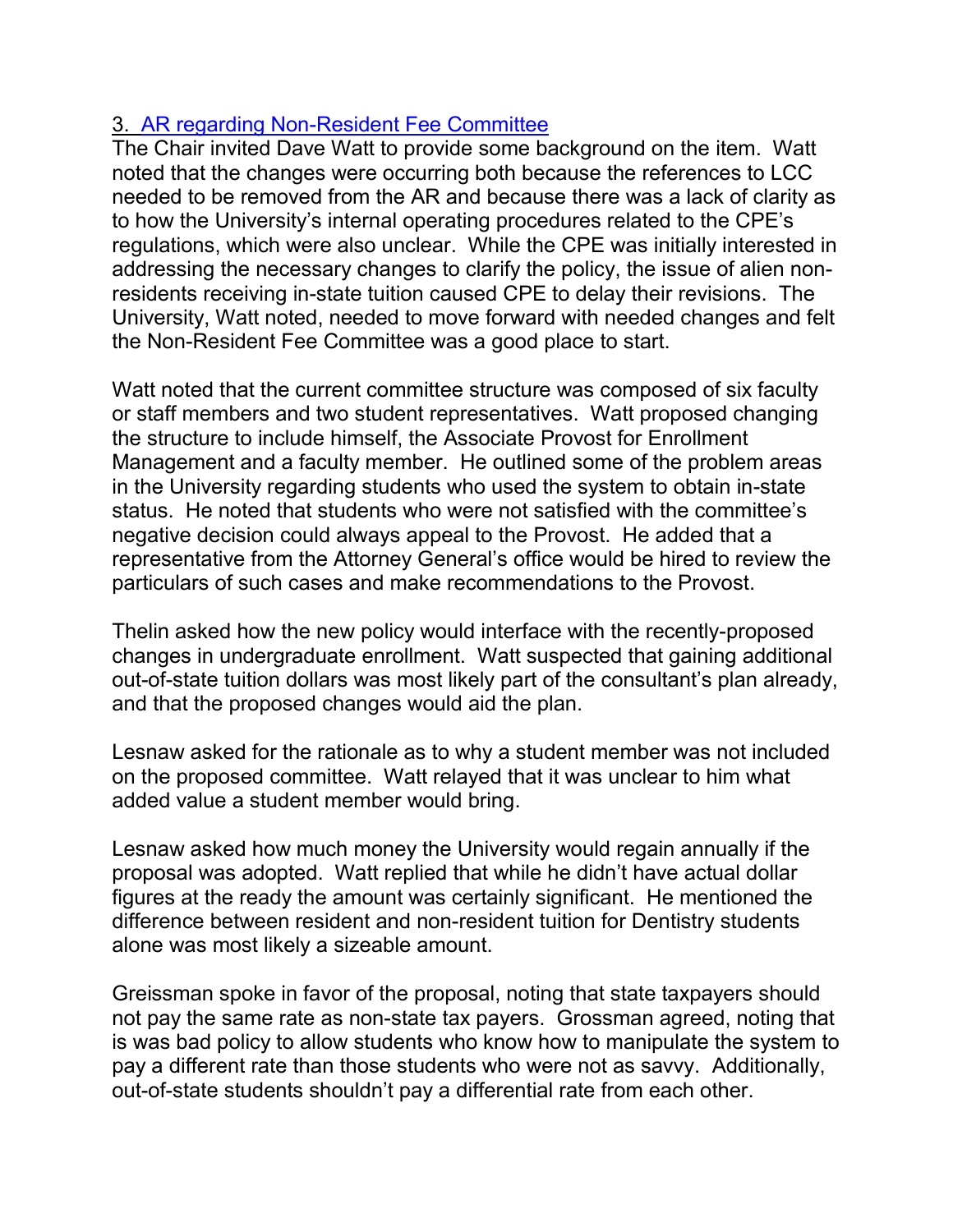Jones asked why this AR required Board of Trustees approval. Watt replied that there was a clause in the CPE regulations stating that such changes required Board approval.

Grossman made a **motion** to approval the proposal, which was **seconded** by Tagavi. The motion **passed** without dissent.

#### 4. [Joint Provost-Senate Council Committee](http://www.uky.edu/USC/New/SCAgendas/20050926/PCCommitteecharge--final%20draft--CLEAN.doc)

The Chair provided some background on the item, discussed his philosophies regarding the need for general education reform at the University, and asked the Senate Council for their endorsement of the joint committee and the charge, as well as some nominations for potential committee membership. He added that the purpose of the committee was to spark campus-wide discussion regarding general education reform, that the committee would use the work of those committees and councils that have already looked at reforming USP, and that any recommendations would be vetted through the usual University Senate processes.

Grossman requested more information regarding the committee's membership. The Chair replied that the Senate Council and the Provost would each nominate individuals. He suggested that the existing working group should be the basic shell of the new committee, and that it should consist of no more than 9 or 10 members. He listed the working group's current composition of Connie Ray, Deb Moore, Richard Greissman, Jane Jensen, himself, Tad Pedigo and Phil Kraemer. He added that Ms. Scott supplies administrative support as needed. He noted that the current working group consists of two faculty members and requested three additional nominees to round out the group.

Grabau asked how the proposed committee related to the DeSantis Committee and to the funding the President provided to look at this issue. The chair replied that the DeSantis Committee, also known as the USP External Review committee, would issue a preliminary report very shortly, and would issue a complete report in December. The content of the preliminary report would be used to spark campus-wide dialogue about the recommendations, while the final report would hopefully incorporate some of the suggestions and ideas generated during that dialogue. He added that there was a clear understanding by all involved that this issue was an academic policy matter and would require Senate Council and Senate approval before implementation of any suggestions could take place.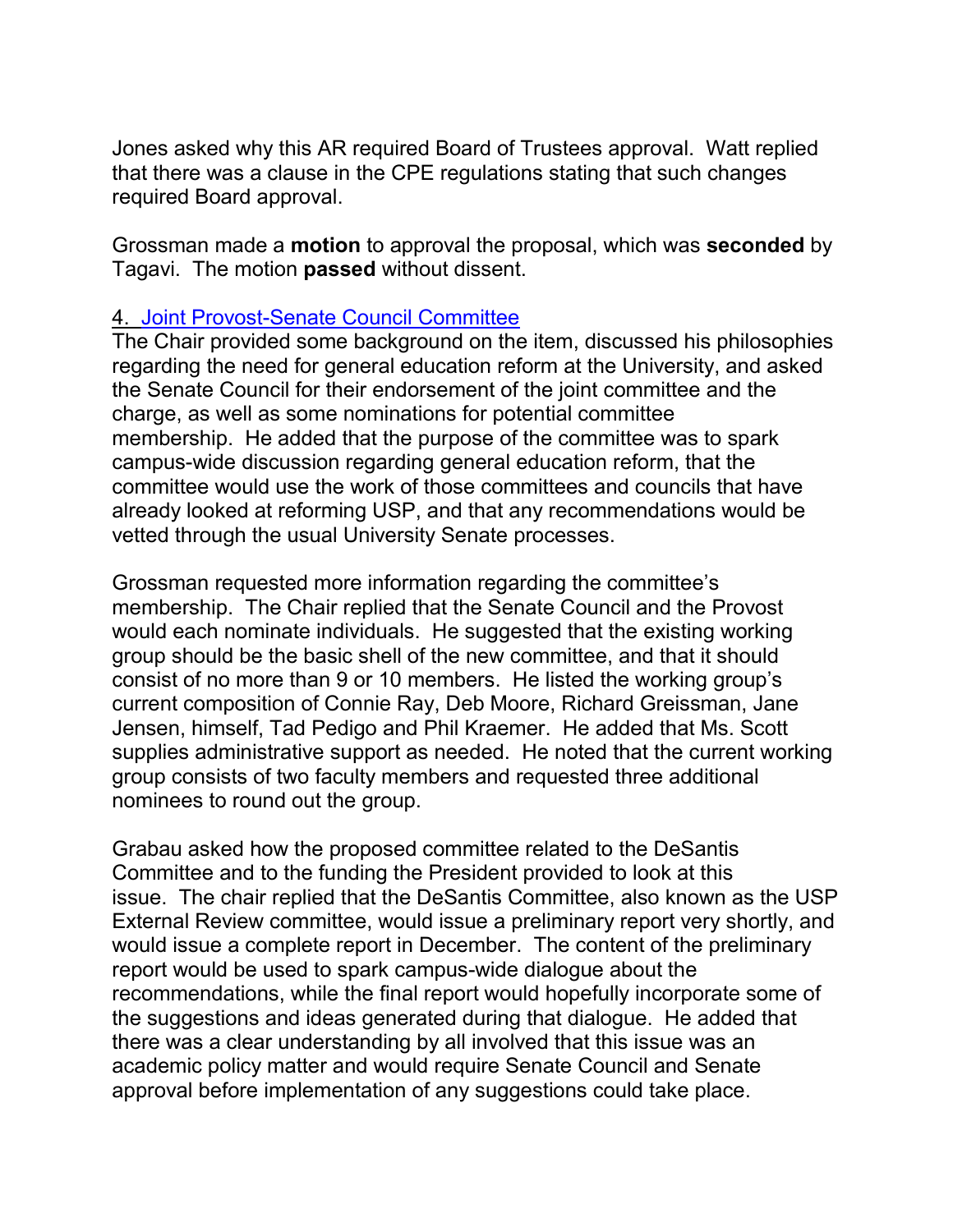Greissman noted that the name had been changed to clarify that the committee would not issue a report, as a task force might, but would instead facilitate a conversation that might lead to some recommendations. He added that the work of the committee would not negate or trump the DeSantis report, but would perhaps add more meaning to it since topical conversation would ensue.

Tagavi asked who will chair the committee. The Chair replied that sort of detail would be discussed between the Provost and the Senate council. Tagavi requested that specific details regarding the membership of the committee be included in the proposal. Grossman suggested keeping the language flexible so that administrators who are currently on the committee might change their minds and be more readily replaced. Greissman agreed, suggesting that perhaps numbers should be used to delineate how many nominees of which type should be appointed.

Tagavi suggested that of the ten members five be appointed by the Provost and five by the Senate Council, inclusive of the two faculty members already on the committee.

The Chair suggested that instead of deciding who should chair, perhaps a more politic approach might be to suggest the appointment of cochairs. Tagavi agreed, suggesting that the co-chairs should be the Senate Council Chair and the Associate Provost for Undergraduate Education. Grossman added that if Kraemer declines that post then the Provost could appoint a different co-chair.

Tagavi made a **motion** to approve the proposal with the caveat that appropriate wording to specify the committee's composition be included. Grossman **seconded** the motion, which passed without dissent.

### 5. [MSFAM in Home Economics name change](http://www.uky.edu/USC/New/SCAgendas/20050926/Family%20Studies%20.pdf)

The Chair invited Ray Forgue and invited him to outline the proposed changes. Forgue replied that the degree is actually an MSFAM in Family Studies, but that due to some past oversight the major name of Home Economics was still appearing on student transcripts. He added that the students requested that the name be corrected to accurately reflect the nature of their studies.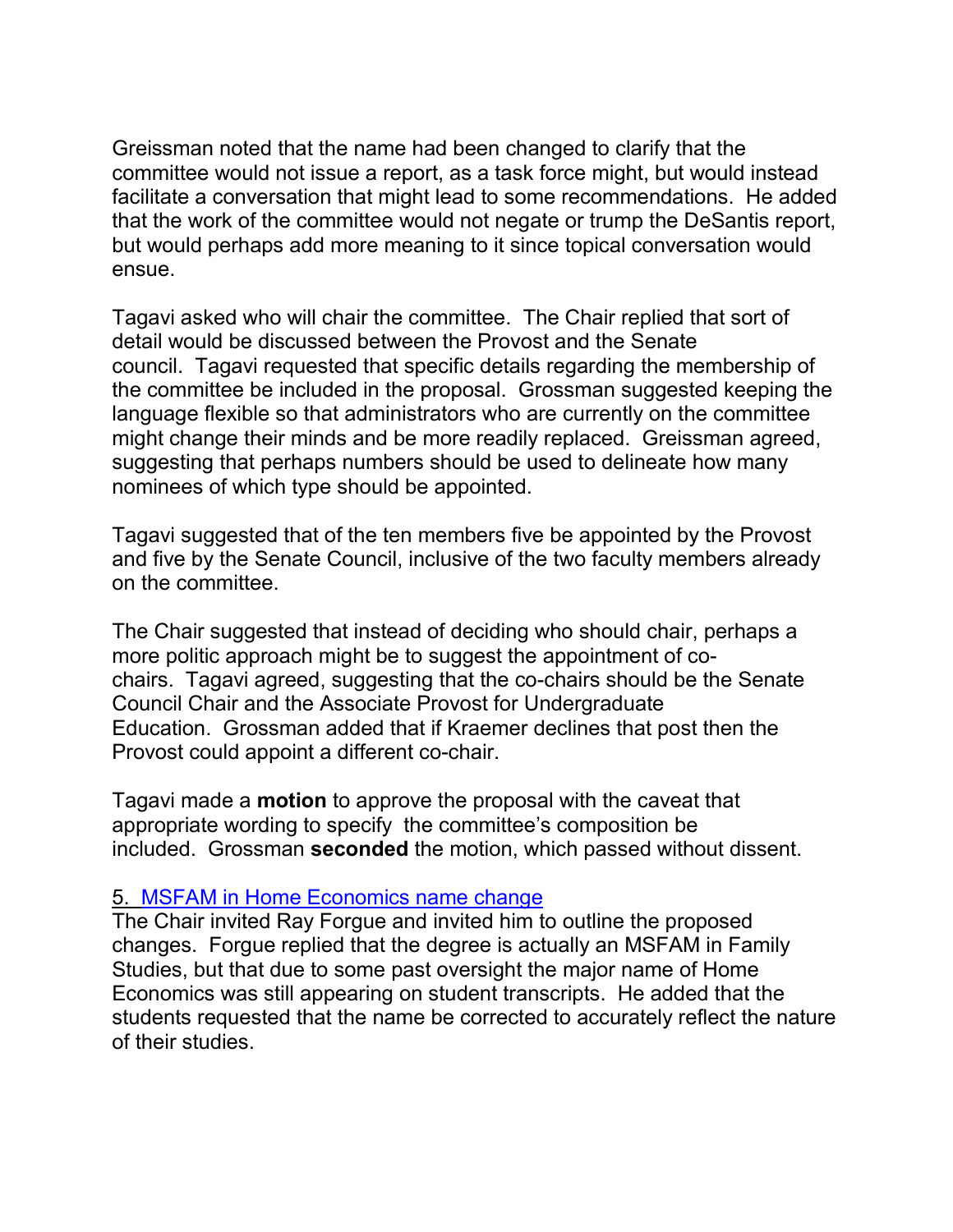Bailey provided some additional background, as the chair of the Academic Organization and Structure committee, and said that the proposal came from his committee with a positive recommendation.

Grossman asked if there were other MSFAM degrees that had a different major name. Forgue replied that the MSFAM in Early Childhood Education was a good example of the need for differentiation. Grossman asked if the name was supposed to be MSFAM in Family Stuides. Forgue replied that the proposed name, as stated by Grossman, would correct the current Home Economics misnomer. Tagavi said that a MSFAM in Family Studies was redundant and advised against such a change.

Bailey provided some additional background and drew the Senate Council member's attention to the pertinent areas of the Change in Masters Degree program form. Grossman noted that between the pertinent area of the form and the attached rationale it was easier to see the program's reasoning behind the request. Bailey suggested that the consultation sheet be edited to more accurately reflect the department's request.

Tagavi made a motion to approve the degree name change from Home Economics to Family Studies. Bailey noted that the recommendation of the committee was already on the floor in the form of a motion.

Dembo asked if the proposal needed the full review of the Senate, if correcting a computer glitch in the Registrar's Office was the only issue at hand.

Grossman called the question. The **motion** on the floor from the committee to approve the proposal **passed** without dissent.

Tagavi requested that the record reflect that even though the term advisory committee was used in number 2 of the proposal he had not mentioned it during the discussion. Bailey noted that only item 1 of the proposal would go before a live Senate meeting while the other items were circulated on the web site for review and approval.

Grossman made a **motion** that item 1 be included on the web circular rather than going before a live Senate meeting. Lesnaw **seconded** the motion. Greissman suggested that the MSFAM in Early Childhood Education program be contacted to let them know of the name change and see if it would present that program with any difficulty.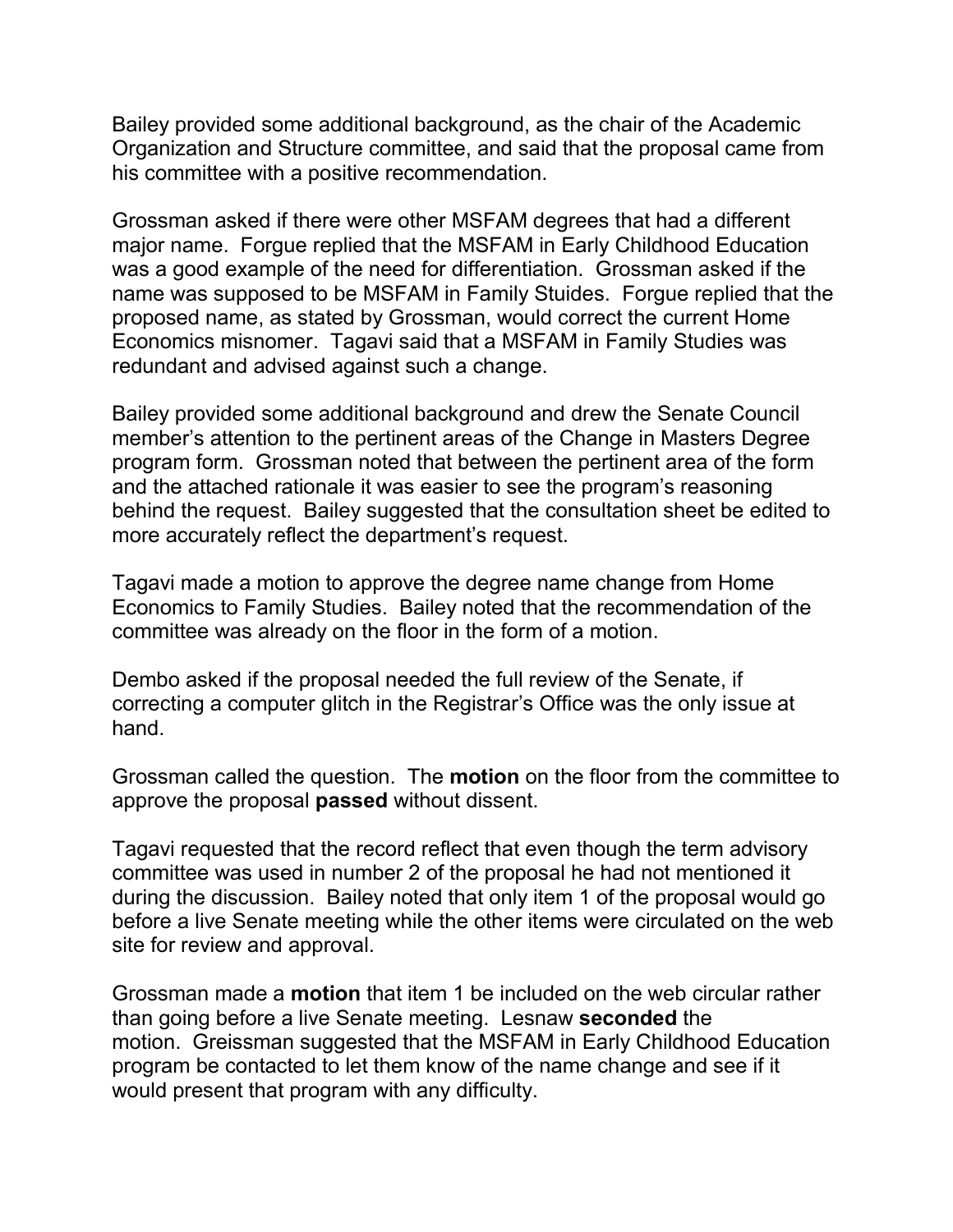The **motion** passed without dissent.

# 6. [Graduate Certificate in Clinical Research Skills](http://www.uky.edu/USC/New/SCAgendas/20050926/Grad%20Certificate%20in%20Clinical%20Research%20Skills.pdf)

The item had previously been on the web circular but was brought to the Senate Council meeting for discussion due to an objection by Tagavi. Tagavi said he was concerned that the proposal did not specify how the description of the graduate certificate would change to allow for the drop in practicum credit hours. He requested that a revised description of the graduate certificate be provided.

Grossman made a **motion** to table the proposal until Dr. Shedlofsky could attend to address this concern. Tagavi offered the friendly amendment of also requesting an updated description in writing, but Grossman did not accept. Lesnaw **seconded** the motion. Tagavi requested that the minutes reflect that he would like to see the proposal and the revised description explicitly stated in writing. The motion **passed** without dissent.

# 7. [Nominating Committee](http://www.uky.edu/USC/New/SCAgendas/20050926/Re%20Nominating%20committee.htm)

Tagavi suggested changes from various Senate Council members, including changes to wording that a minimum of two of the committee members would be voting rather than the definite number of two. Jones noted that the 72 hours needed before approval referred to the Senate Council Chair's consideration.

Lesnaw asked if the committee would ask potential nominees if they were willing to serve. She worried that there would be some embarrassment if faculty were asked if they were willing to serve but then their names were not among those selected by the Senate Council for forwarding. Jones noted that the names selected would be a pool of names from which the final decision would be made, so there would be no embarrassment since the cut could have come at either the Senate Council or the administrative level. Thelin suggested that the committee would have to specify to nominees that they may or may not be selected from the outset to avoid any misunderstanding later. Lesnaw agreed that such a solution would address her concern.

The revised language will be: "The committee shall ascertain the willingness of the nominees to serve before sending names to the Senate Council. Such recommendations to the Senate Council may be considered by the Senate Council Chair as approved 72 hours after distribution, etc…"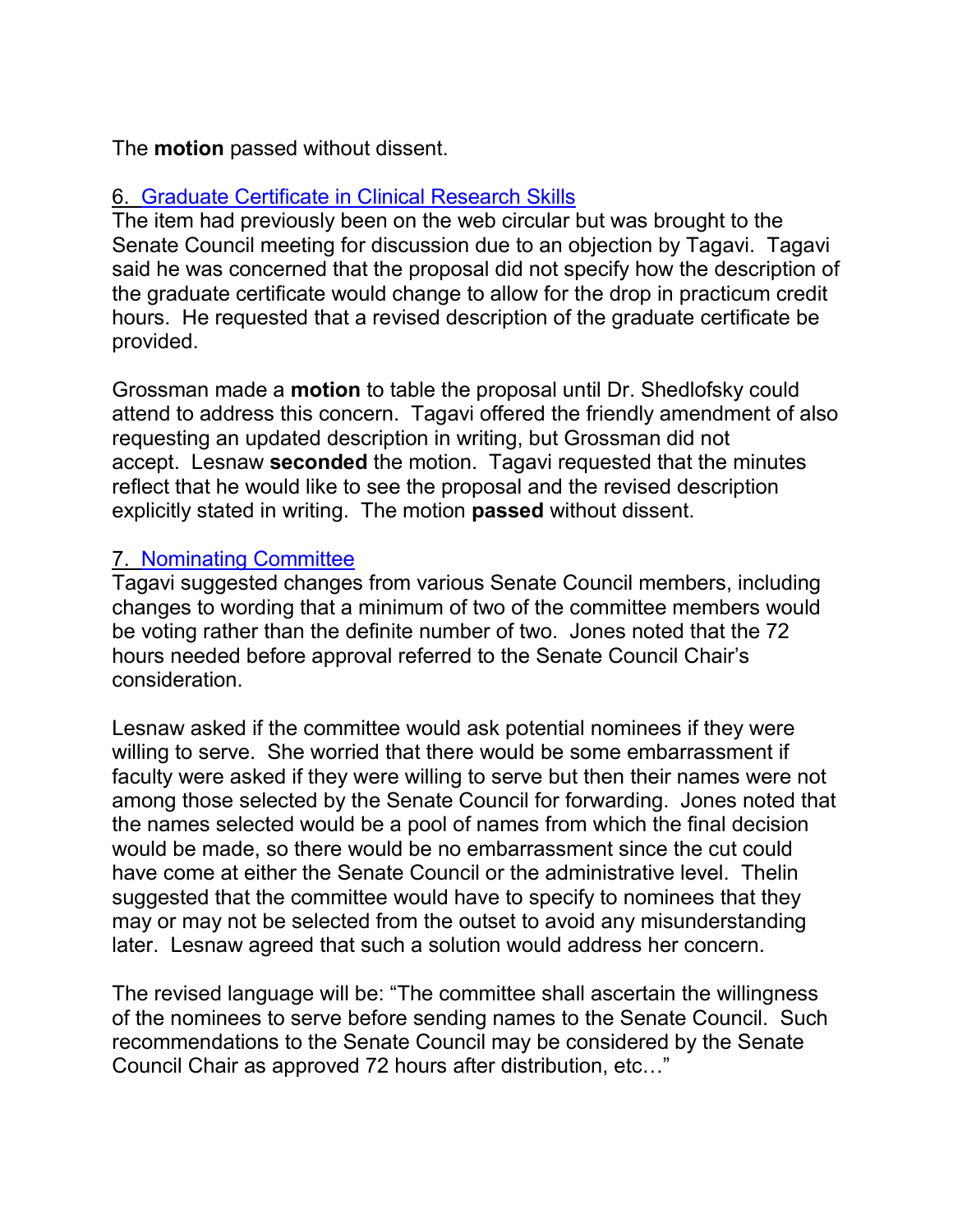Grossman suggested that one Senate Council member would be sufficient to remove a name, rather than the two suggested in the proposal. Tagavi agreed to the change.

There being no further discussion, the proposal **passed** without dissent.

8. Faculty Code Committee and Library Area Committee nominations Jones asked if the two nominees whose names had been submitted had been rejected by the Administration for any particular reason. The Chair replied that the librarian had bee rejected because she would have to recuse herself from almost every case, but that he had no information regarding the other candidate.

Jones noted that under revised regulations the Libraries is now recognized as a college and could conceivably divide itself into departments or divisions. If such changes occurred then librarians could serve on the Library Area Committee since they would only have to excuse themselves from cases arising from their own areas.

Jones recommended submitting the other name, Flashman, again. Grabau asked why such a move should be undertaken. Jones replied that since no communication had been received from the President as to why the candidate was unsatisfactory the candidate should again be submitted in an attempt to prompt communication.

Jones made a **motion** to forward the names of Flashman and Peters. Grossman **seconded** the motion, which **passed** without dissent.

# 9. University Senate agendas for [October 3](http://www.uky.edu/USC/New/SCAgendas/20050926/University%20Senate%20Agenda%20October%203%202005.doc) and [October 10](http://www.uky.edu/USC/New/SCAgendas/20050926/University%20Senate%20Agenda%20October%2010%202005.doc)

Grossman asked if President Todd was aware that October 3 was Rosh Hashanah and that a prolonged speech would cause the Jewish faculty members to be pressed for time. Ms. Scott replied that that was part of the logic behind not placing additional items on the October 3 agenda.

Jones made a **motion** to approve the agenda, with a **second** from Thelin. The motion **passed** without dissent.

Numbers five and six from the October 10 agenda required striking, since they had not been passed by the Senate Council. Thelin made a **motion** to approve with a **second** from Grabau. The motion **passed** without